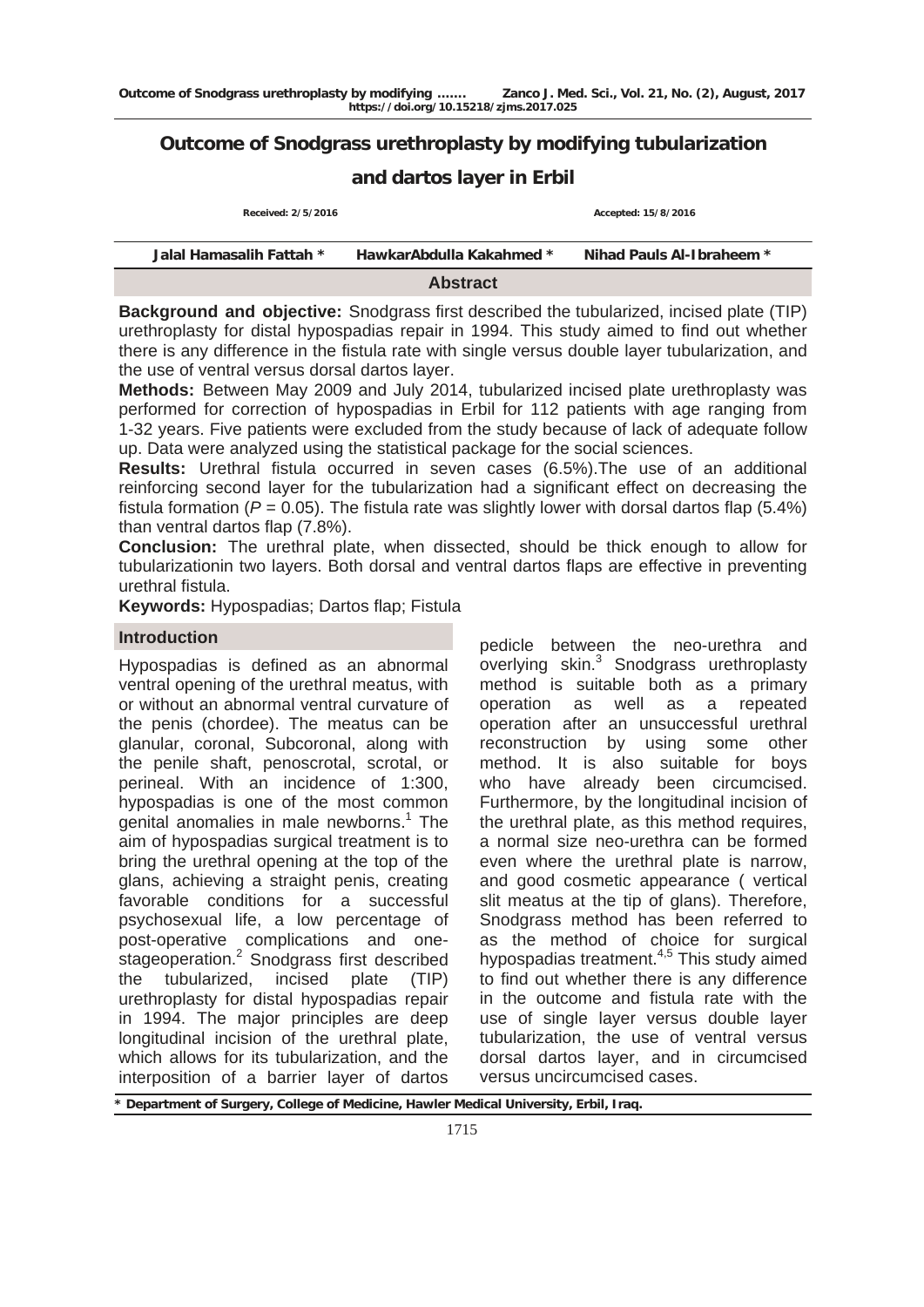**Outcome of Snodgrass urethroplasty by modifying ……. Zanco J. Med. Sci., Vol. 21, No. (2), August, 2017 https://doi.org/10.15218/zjms.2017.025**

#### **Methods**

#### **Design and sample collection**

This is a comparative study between two surgical methods. Between May 2009 and July 2014, tabularized incised plate urethroplasty was performed for correction of hypospadias (coronal to proximal penile) at Rizgary Teaching Hospital and Raparin Pediatric Hospital in Erbil for 112 patients. The mean  $\pm$  SD age of the patients was  $6 \pm 5.9$  years and ranged from 1-32 years. A short history was taken including patient's demographics, any difficulty in urination, ventral penile curvature on erection, and any associated anomaly. Clinical examination was performed including the level of the meatus, meatal stenosis, chordee, depth of urethral plate groove, the width of the urethral plate, and any associated anomalies were noted. The outcomes and possible complications were discussed with the parents and the informed consent was obtained. Preoperative photos were taken. The TIP repair was carried out as described by Snodgrass in the published reports.<sup>6</sup> However, depending on surgeons' preference in 79 cases double layer tubularization was used, and in 51 cases including circumcised cases, a ventral dartos layer (Figure 1) were used instead of dorsal dartos layer (Figure 2). Surgical instruments, suture materials (6-0Vicryl) were the same for all patients. For urinary drainage, we used short, 5-7 cm, perforated intra-urethral stent, for postoperative urination, fixed on outer meatus and kept in place for 7-14 days according to the length of the tubularized neo-urethra. A compression dressing was applied and left in place for3–7 days. All of the patients were examined 1 week, 1 month, 3 months and 6 months after discharge. Data including duration of the surgery, reinforcing layer, type of dartos layer, stenting time, duration of hospitalization, and any complications such as break down, hematoma, meatal stenosis, and fistula formation were collected. Also,

surgeon/parent satisfaction was calculated according to a score sheet derived from the hypospadias objective scoring evaluation (HOSE) system<sup>'</sup> which includes meatal location, meatal shape, urinary stream, curvature, and urethral fistula.

The information related to operation along with findings in follow-ups was recorded in forms and they were compared between the groups.

### **Exclusion criteria:**

Exclusion criteria were moderate to severe chordee and previous repair. Five patients were excluded from the study because of lack of adequate follow up, therefore; only the remaining 107 patients were included in the analysis.

## **Ethical considerations:**

The study protocol was approved by Research Ethics Committee of the College of Medicine of Hawler Medical University. Informed consent was obtained from all parents (for children below 18 years old) and from the patients above that age.

### **Statistical analysis**

Data were analyzed using the statistical package for the social sciences (version 19). Fisher's exact test was used to compare between proportions as the expected count of more than 20% of the cells of the tables were less than 5. A *P* value of less or equal to 0.05 was considered statistically significant.

## **Results**

The age ranged from 1 to 32 years (mean  $\pm$  SD = 6  $\pm$  5.9 years). The commonest meatal level preoperatively was distal penile which was seen in 59 cases as shown in Table 1. We found that the reinforcing layer was effective in decreasing the fistula formation from 14.3% to 3.8% (*P* = 0.05) as shown in Table 2. We found that both dorsal and ventral dartos layers were effective in decreasing urethral fistula formation with no statistically significant difference between the two techniques  $(P = 0.254)$  as shown in Table 3. We found that the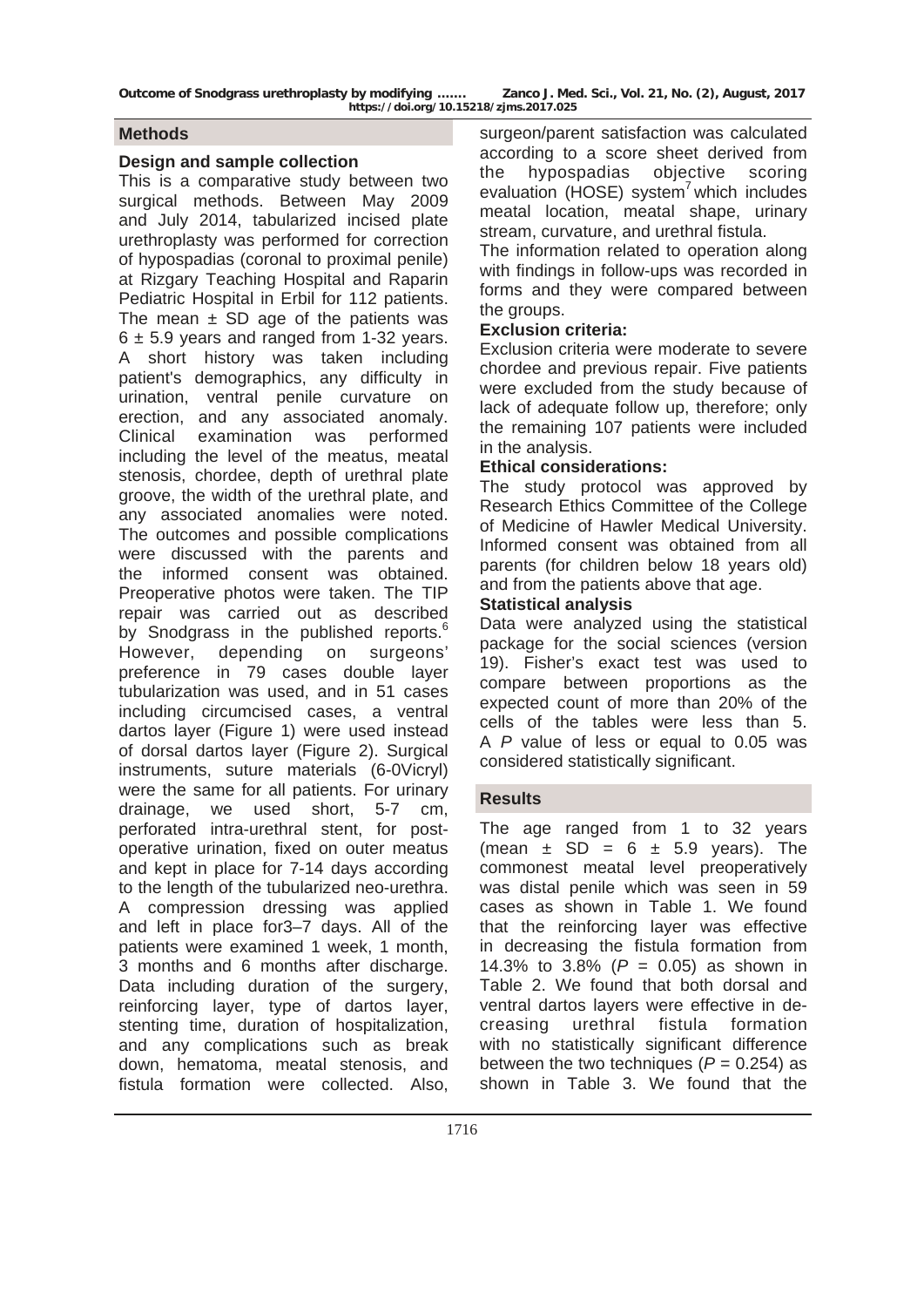fistula rate in uncircumcised and previously circumcised patients was almost similar  $(P = 0.567)$  as shown in Table 4. We found a high satisfaction rate with the final result

of Snodgrass urethroplasty by both the parents (89.7%) and surgeon (83.2%)  $(P = 0.61)$  as shown in Table 5.

| <b>Meatal level</b> | <b>No</b> | $\%$ |
|---------------------|-----------|------|
| Coronal             | 17        | 15.9 |
| Subcoronal          | 17        | 15.9 |
| Distal penile       | 59        | 55.1 |
| Midpenile           | 13        | 12.1 |
| Proximal penile     |           | 0.9  |
| Total               | 107       | 100  |

| Table 1: Distribution of sample by meatal level preoperatively. |  |  |  |
|-----------------------------------------------------------------|--|--|--|
|-----------------------------------------------------------------|--|--|--|

### **Table 2:** Correlation between reinforcing layer and fistula development

|                |     | <b>Reinforcing layer</b> |     |            |         |
|----------------|-----|--------------------------|-----|------------|---------|
| <b>Fistula</b> |     | <b>No</b>                |     | <b>Yes</b> | P value |
|                | No. | %                        | No. | $\%$       |         |
| No             | 24  | 85.7                     | 76  | 96.2       |         |
| Yes            | 4   | 14.3                     | 3   | 3.8        | 0.05    |
| Total          | 28  | 100                      | 79  | 100        |         |

| Table 3: Correlation between types of Dartos layer and fistula development. |  |  |  |  |  |
|-----------------------------------------------------------------------------|--|--|--|--|--|
|-----------------------------------------------------------------------------|--|--|--|--|--|

|                |                | Dartos layer |               |      |         |
|----------------|----------------|--------------|---------------|------|---------|
| <b>Fistula</b> | <b>Ventral</b> |              | <b>Dorsal</b> |      | P value |
|                | No.            | %            | No.           | $\%$ |         |
| No             | 47             | 92.2         | 53            | 94.6 |         |
| Yes            | 4              | 7.8          | 3             | 5.4  | 0.254   |
| Total          | 28             | 100          | 79            | 100  |         |

#### **Table 4:** Correlation between previous circumcision and fistula development.

| <b>Previous circumcision</b> |     |           |     |      |       |
|------------------------------|-----|-----------|-----|------|-------|
| <b>Fistula</b>               |     | <b>No</b> |     | Yes  |       |
|                              | No. | %         | No. | %    |       |
| No                           | 75  | 93.7      | 25  | 92.6 |       |
| Yes                          | 5   | 6.3       |     | 7.4  | 0.567 |
| Total                        | 80  | 100       | 27  | 100  |       |

## **Table 5:** Parents and surgeon satisfaction

| <b>Type</b>                 | <b>Highly</b><br><b>Satisfied</b> | <b>Moderately</b><br><b>Satisfied</b> | <b>Unsatisfied</b> | P value |
|-----------------------------|-----------------------------------|---------------------------------------|--------------------|---------|
| <b>Parent Satisfaction</b>  | 96(89.7%)                         | $9(8.4\%)$                            | $2(1.9\%)$         |         |
| <b>Surgeon Satisfaction</b> | 89(83.2%)                         | 16(15%)                               | $2(1.9\%)$         | 0.61    |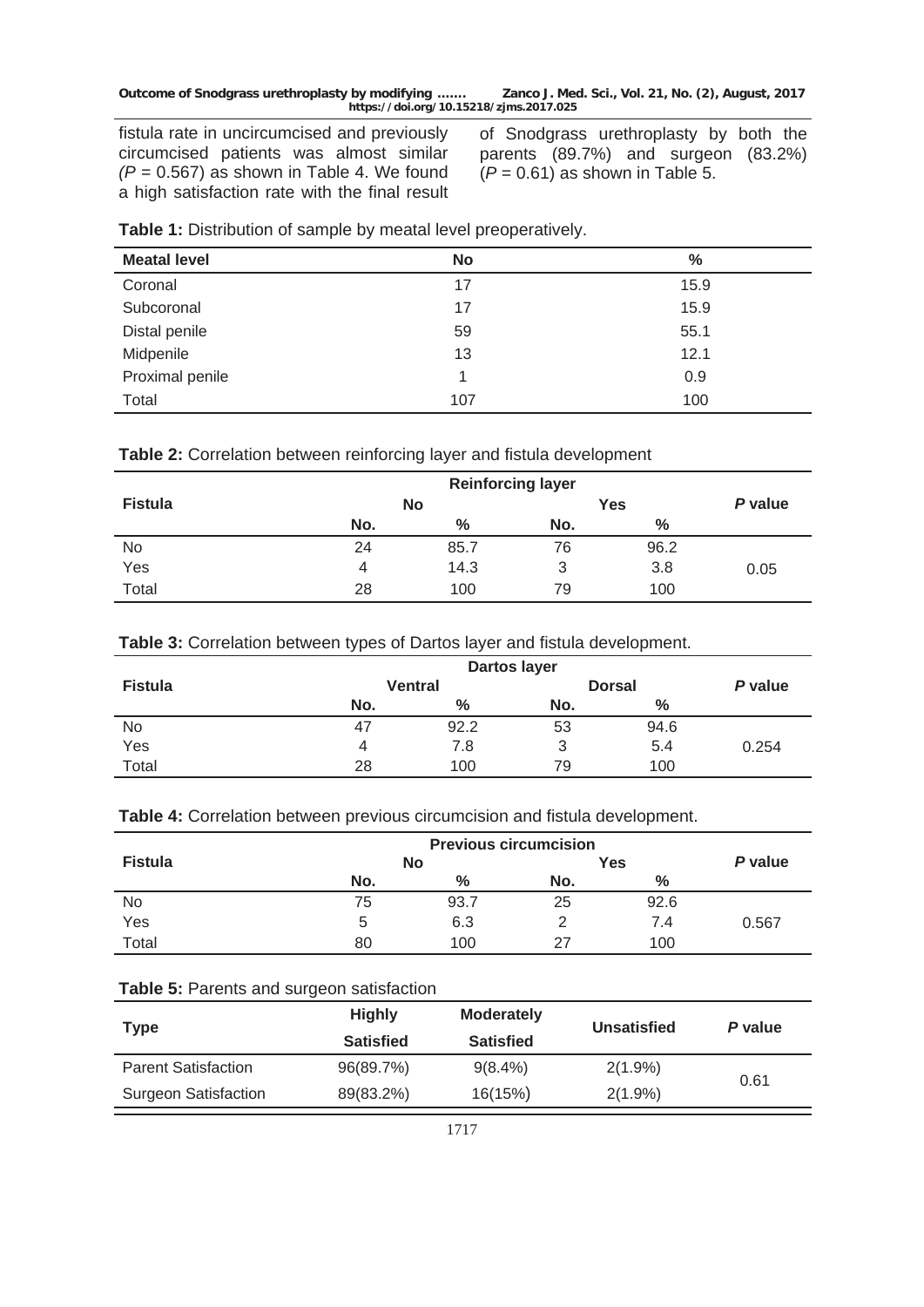| Outcome of Snodgrass urethroplasty by modifying | Zanco J. Med. Sci., Vol. 21, No. (2), August, 2017 |
|-------------------------------------------------|----------------------------------------------------|
| https://doi.org/10.15218/zjms.2017.025          |                                                    |

#### **Discussion**

Several surgical techniques have been advocated for repairing hypospadias, among which Mathieu and Snodgrass are the most commonly used techniques.<sup>8</sup> Since it was introduced in 1994, Snodgrass urethroplasty has been the adopted procedure for distal hypospadias correction by many urologists. $4,9$  In our series in addition to distal hypospadias, the Snodgrass urethroplasty has been used for midpenile and proximal penile hypospadias with a high success rate. Many researchers have supported the use of Snodgrass urethroplasty for proximal hypospadias, and some believe that it can be used practically in all types of hypospadias. $2$ The longitudinal split of urethral groove described by Snodgrass is considered an innovation to urethral plate preservation surgery. It allows tension-free

tubularization of the narrow urethral plate to form a neourethra of an adequate size.<sup>10</sup> In this series urethral fistula occurred in seven cases (6.5%), which is lower than that reported by Holland et al. $(10\%)^{11}$ and Mazin  $(8\%)$ ,<sup>12</sup> but; higher than that reported by Imamoglu et al.  $(4\%)$ .<sup>13</sup> We found that the use of an additional reinforcing second layer for the tubularization has a significant effect in decreasing the fistula formation. We believe that the urethral plate, when dissected, should be thick enough to allow for tubularization in two layers, namely the first subepithelial together with a second reinforcing one. Another important factor in preventing urethral fistula is the use of dartos flap. $8,14$  We compared the use of ventral dartos (Figure 1) versus dorsal dartos flap (Figure 2) in decreasing the fistula formation.



**Figure 1:**a- Subcoronal hypospadias in circumcised boy, b- Double layer tubularization is completed and Ventral dartos layer is ready for second layer coverage of the neourethra, c- Ventral dartos layer inset, d- Dressing.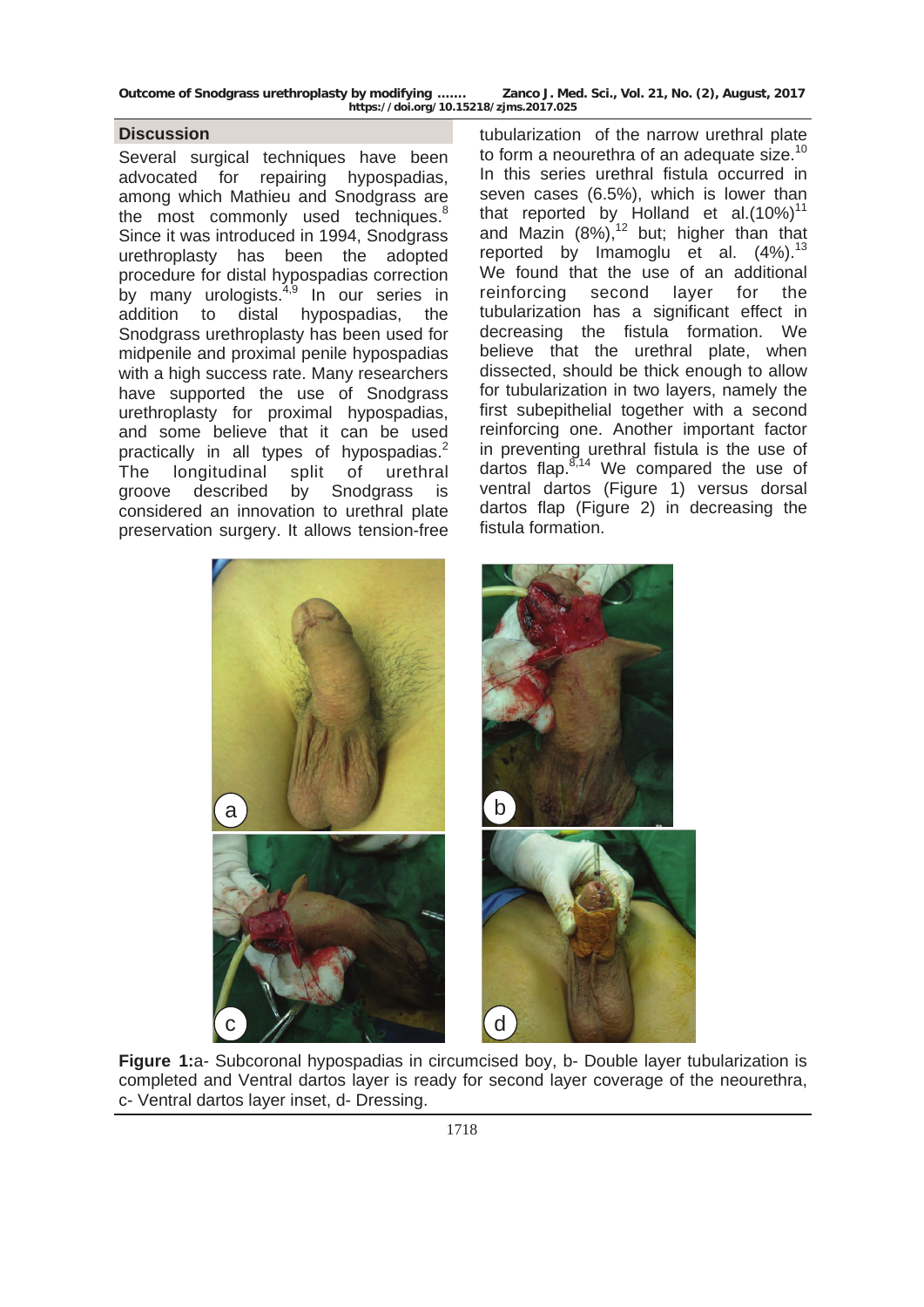**Outcome of Snodgrass urethroplasty by modifying ……. Zanco J. Med. Sci., Vol. 21, No. (2), August, 2017 https://doi.org/10.15218/zjms.2017.025**

We found that the fistula rate was slightly lower with dorsal dartos flap (3/56, 5.4%) than ventral dartos flap (4/51, 7.8%), however; statistically insignificant i.e. both flaps are effective in preventing urethral fistula formation. We believe that the dartos flap act as a good vascular tissue bulk laid over the repair decreased the rate of fistula. We compared the incidence of fistula in relation to the previous circumcision and found that there was no statistically significant difference in the rate of fistula formation between the previously circumcised (2/27, 7.4%) and uncircumcised patients (5/80, 6.3%). Therefore; we believe that Snodgrass technique is highly successful for

hypospadias repair in both circumcised and uncircumcised patients. The high success rate of Snodgrass technique is reported by other researchers.<sup>5,15,16</sup> Among the seven cases of fistula, three of them were small fistula that healed within two months with conservative management with local antibiotic ointment and regular urethral dilatation, while the other four cases scheduled for surgical repair after a minimum of six months. Six patients developed meatal stenosis with weak urinary stream 3-4 weeks after surgery, four of them successfully managed with regular urethral dilatation for three months, while the other two cases underwent meatotomy.



**Figure 2:** a- Subcoronal hypospadias in non-circumcised boy marking done, b- Double layer tubularization is completed,c- Dorsal Dartos layer is ready for second layer coverage of the neo-urethra, d- First dressing change after five days.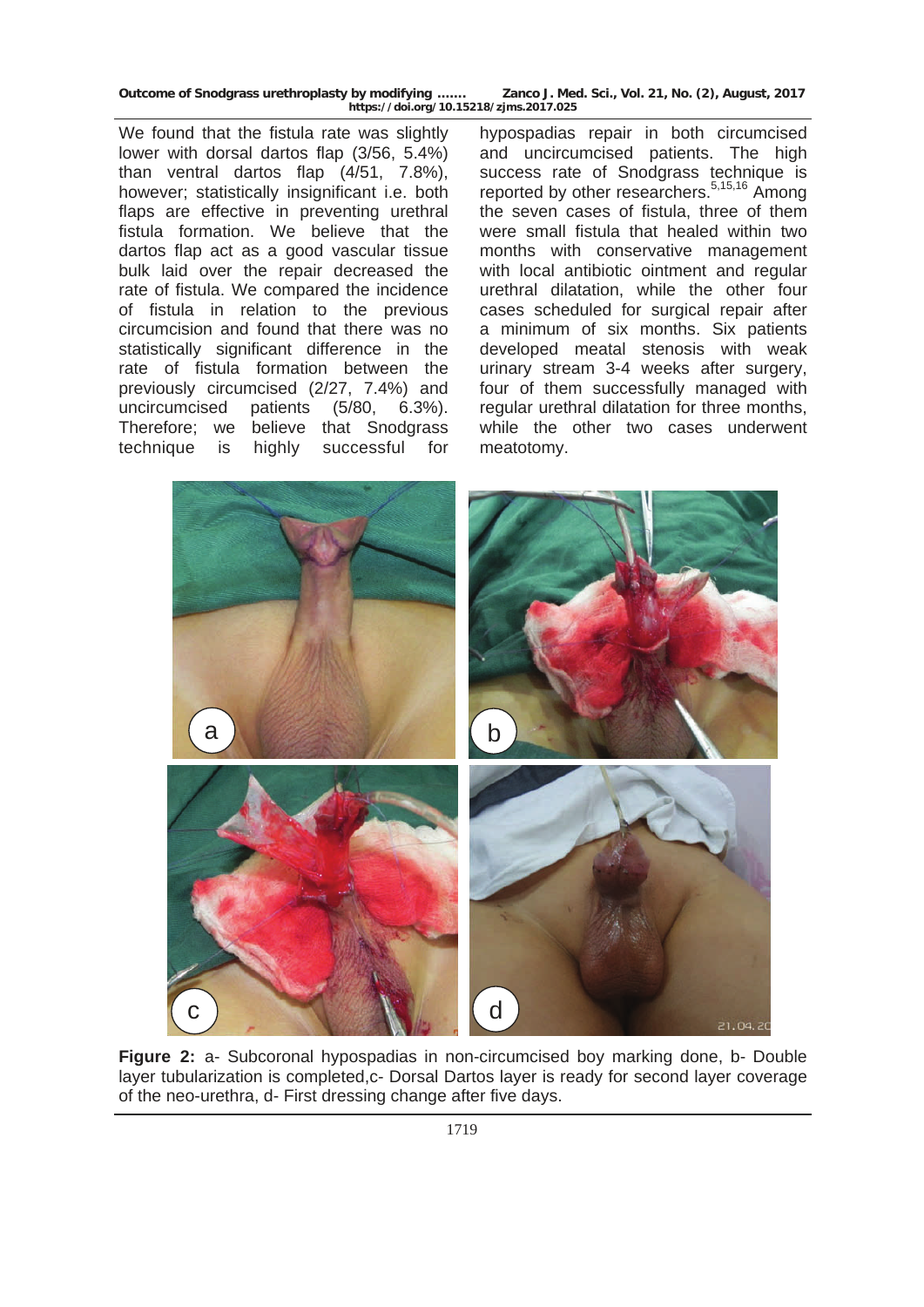**Outcome of Snodgrass urethroplasty by modifying ……. Zanco J. Med. Sci., Vol. 21, No. (2), August, 2017 https://doi.org/10.15218/zjms.2017.025**

We found high satisfaction of parents (96, 89.7%) and surgeons (89, 83.2%) with the final result. The high satisfaction rate with Snodgrass urethroplasty is supported by other researchers. $2,6,8$  The high satisfaction rate with Snodgrass urethroplasty is due to excellent cosmetic and functional result with vertically oriented meatus (Figure 3 and 4) and a low percentage of postoperative complications. It is one stage operation and applicable for most types of hypospadias and even for revision cases; therefore; in agreement with the author Snodgrass, we believe that on the basis of our experience, this method is the most suitable for hypospadias repair.

#### **Conclusion**

We believe that the urethral plate, when dissected, should be thick enough to allow for tubularization in two layers. Both dorsal and ventral Dartos flaps are effective in preventing urethral fistula formation. We recommend Snodgrass technique because it is highly successful for hypospadias repair in both circumcised and uncircumcised patients and has been used for distal, midpenile, and proximal penile hypospadias with high success rate.

#### **Conflicts of interest**

The authors report no conflicts of interest.



**Figure 3:** a- Distal penile hypospadias preoperative, b & c - Postoperative after first dressing change showing vertically oriented meatus with excellent cosmetic appearance.



**Figure 4:** a- Subcoronal hypospadias preoperative, b – Five days post-operative after first dressing change c- Postoperative after stent removal showing vertically oriented meatus with excellent cosmetic appearance.